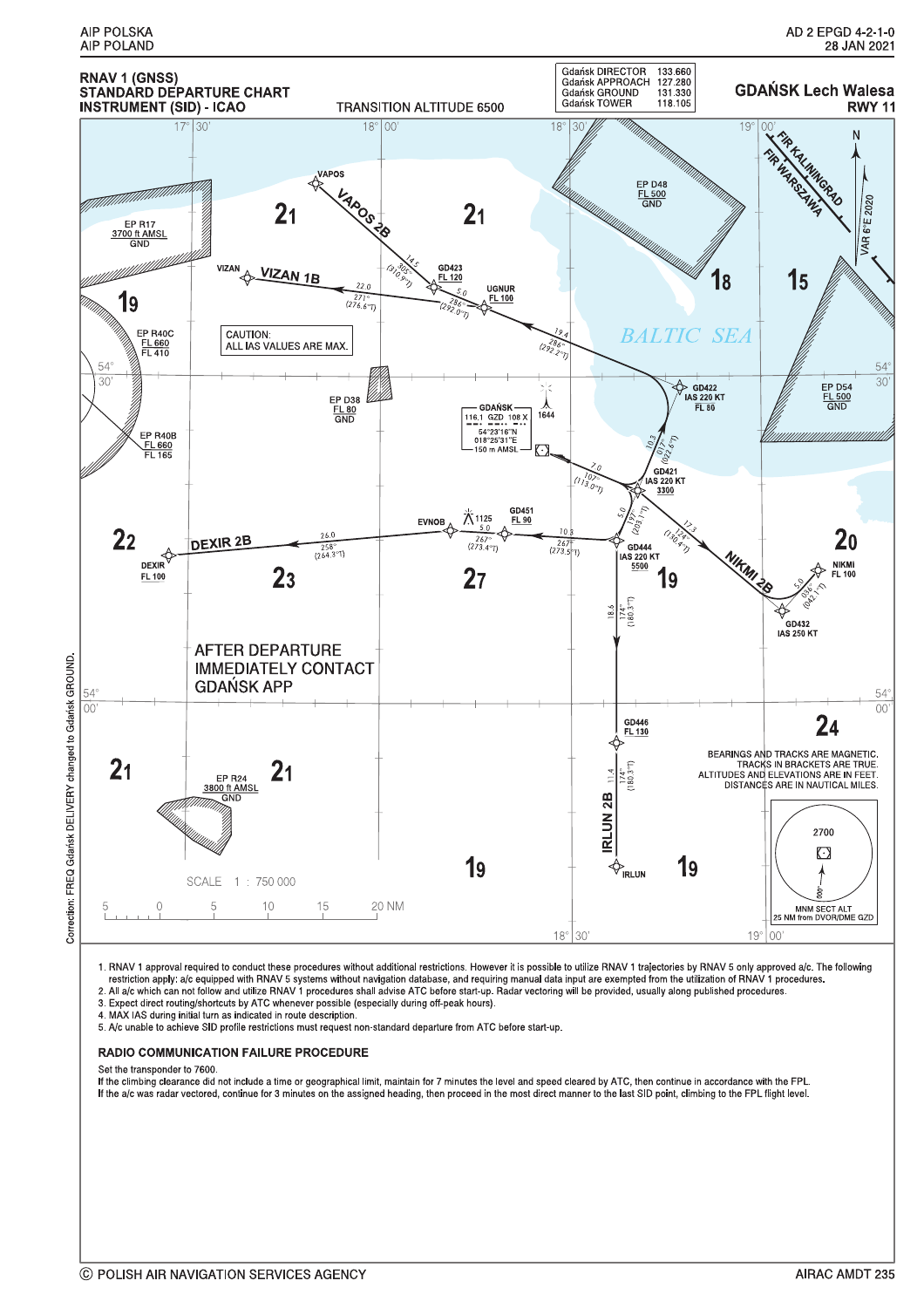# **GDAŃSK Lech Walesa RWY 11**

## **RNAV 1 (GNSS) STANDARD DEPARTURE CHART INSTRUMENT (SID) - ICAO**

### **VAPOS 2B PDG 7% REQUIRED DUE TO OPERATIONAL REASONS UP TO GD423**

| <b>SEQUENCE</b><br><b>NUMBER</b> | <b>PATH</b><br><b>TERMINATOR</b> | <b>WAYPOINT</b><br><b>IDENTIFIER</b> | FLY-<br><b>OVER</b> | <b>COURSE/TRACK</b><br>$^{\circ}$ M ( $^{\circ}$ T) | <b>DISTANCE</b><br>(NM) | <b>TURN</b><br><b>DIRECTION</b> | <b>ALTITUDE</b> | <b>SPEED</b><br>(kt) | <b>NAV SPEC</b>   |
|----------------------------------|----------------------------------|--------------------------------------|---------------------|-----------------------------------------------------|-------------------------|---------------------------------|-----------------|----------------------|-------------------|
| 001                              | СF                               | GD421                                |                     | 107 (113.0)                                         | 6.99                    |                                 | $+3300$ ft      | $-220$               | RNAV <sub>1</sub> |
| 002                              | TF                               | GD422                                |                     | 017 (022.6)                                         | 10.25                   |                                 | $-FL80$         | $-220$               | RNAV <sub>1</sub> |
| 003                              | ΤΕ                               | ugnur                                |                     | 286 (292.2)                                         | 19.42                   |                                 | +FL100          |                      | RNAV <sub>1</sub> |
| 004                              | TF                               | GD423                                |                     | 286 (292.0)                                         | 5.00                    |                                 | +FL120          |                      | RNAV <sub>1</sub> |
| 005                              | TF                               | <b>VAPOS</b>                         |                     | 305 (310.9)                                         | 14.46                   |                                 |                 |                      | RNAV <sub>1</sub> |

### **NIKMI 2B PDG 7% REQUIRED DUE TO OPERATIONAL REASONS UNTIL FL100**

| <b>SEQUENCE</b><br><b>NUMBER</b> | PATH<br><b>TERMINATOR</b> | <b>WAYPOINT</b><br><b>IDENTIFIER</b> | FLY -<br><b>OVER</b> | <b>COURSE/TRACK</b><br>$^{\circ}$ M ( $^{\circ}$ T) | <b>DISTANCE</b><br>(NM) | <b>TURN</b><br><b>DIRECTION</b> | <b>ALTITUDE</b> | <b>SPEED</b><br>(kt) | <b>NAV SPEC</b>   |
|----------------------------------|---------------------------|--------------------------------------|----------------------|-----------------------------------------------------|-------------------------|---------------------------------|-----------------|----------------------|-------------------|
| 001                              | СF                        | GD421                                |                      | 107 (113.0)                                         | 6.99                    |                                 | $+3300$ ft      |                      | RNAV <sup>-</sup> |
| 002                              |                           | GD432                                |                      | 124 (130.4)                                         | 17.30                   |                                 |                 | $-250$               | RNAV <sup>-</sup> |
| 003                              |                           | NIKMI                                |                      | 036 (042.1)                                         | 5.00                    |                                 | FL100           |                      | <b>RNAV</b>       |

### **IRLUN 2B PDG 7% REQUIRED DUE TO OPERATIONAL REASONS UP TO GD446**

| <b>SEQUENCE</b><br><b>NUMBER</b> | <b>PATH</b><br><b>TERMINATOR</b> | <b>WAYPOINT</b><br><b>IDENTIFIER</b> | FLY-<br><b>OVER</b> | <b>COURSE/TRACK</b><br>$^{\circ}$ M $^{\circ}$ T) | <b>DISTANCE</b><br>(NM) | <b>TURN</b><br><b>DIRECTION</b> | <b>ALTITUDE</b> | <b>SPEED</b><br>(kt) | <b>NAV SPEC</b>   |
|----------------------------------|----------------------------------|--------------------------------------|---------------------|---------------------------------------------------|-------------------------|---------------------------------|-----------------|----------------------|-------------------|
| 001                              | СF                               | GD421                                |                     | 107 (113.0)                                       | 6.99                    |                                 | $+3300$ ft      | $-220$               | RNAV <sup>1</sup> |
| 002                              | тc                               | GD444                                |                     | 197 (203.1)                                       | 5.00                    |                                 | $+5500$ ft      |                      | RNAV <sup></sup>  |
| 003                              |                                  | GD446                                |                     | 174 (180.3)                                       | 18.61                   |                                 | +FL130          |                      | RNAV <sup>1</sup> |
| 004                              | TF                               | <b>IRLUN</b>                         |                     | 174 (180.3)                                       | 11.36                   |                                 |                 |                      | <b>RNAV</b>       |

#### **DEXIR 2B PDG 7% REQUIRED DUE TO OPERATIONAL REASONS UNTIL FL90**

| <b>SEQUENCE</b><br><b>NUMBER</b> | <b>PATH</b><br><b>TERMINATOR</b> | <b>WAYPOINT</b><br><b>IDENTIFIER</b> | FLY-<br><b>OVER</b> | <b>COURSE/TRACK</b><br>$^{\circ}$ M ( $^{\circ}$ T) | <b>DISTANCE</b><br>(NM) | <b>TURN</b><br><b>DIRECTION</b> | <b>ALTITUDE</b> | <b>SPEED</b><br>(kt) | <b>NAV SPEC</b>   |
|----------------------------------|----------------------------------|--------------------------------------|---------------------|-----------------------------------------------------|-------------------------|---------------------------------|-----------------|----------------------|-------------------|
| 001                              | СF                               | GD421                                |                     | 107 (113.0)                                         | 6.99                    |                                 | $+3300$ ft      | $-220$               | RNAV <sub>1</sub> |
| 002                              | TF                               | GD444                                |                     | 197 (203.1)                                         | 5.00                    |                                 | $+5500$ ft      | $-220$               | RNAV <sub>1</sub> |
| 003                              | TF                               | GD451                                |                     | 267 (273.5)                                         | 10.33                   |                                 | $+$ FL90        |                      | RNAV <sub>1</sub> |
| 004                              | TF                               | <b>EVNOB</b>                         |                     | 267 (273.4)                                         | 5.00                    |                                 | ۰               |                      | RNAV <sub>1</sub> |
| 005                              | TF                               | DEXIR                                |                     | 258 (264.3)                                         | 26.01                   |                                 | +FL100          |                      | RNAV <sub>1</sub> |

### **VIZAN 1B PDG 7% REQUIRED DUE TO OPERATIONAL REASONS UP TO UGNUR**

| <b>SEQUENCE</b><br><b>NUMBER</b> | <b>PATH</b><br><b>TERMINATOR</b> | <b>WAYPOINT</b><br><b>IDENTIFIER</b> | FLY-<br><b>OVER</b> | <b>COURSE/TRACK</b><br>$^{\circ}$ M $^{\circ}$ T) | <b>DISTANCE</b><br>(NM) | <b>TURN</b><br><b>DIRECTION</b> | <b>ALTITUDE</b> | <b>SPEED</b><br>(kt) | <b>NAV SPEC</b>   |
|----------------------------------|----------------------------------|--------------------------------------|---------------------|---------------------------------------------------|-------------------------|---------------------------------|-----------------|----------------------|-------------------|
| 001                              | СF                               | GD421                                |                     | 107 (113.0)                                       | 6.99                    | $\overline{\phantom{0}}$        | $+3300$ ft      | $-220$               | RNAV <sup>-</sup> |
| 002                              | TF                               | GD422                                |                     | 017(022.6)                                        | 10.25                   |                                 | $-FL80$         | $-220$               | RNAV <sup>-</sup> |
| 003                              | TF                               | ugnur                                |                     | 286 (292.2)                                       | 19.42                   |                                 | +FL100          |                      | RNAV <sup>-</sup> |
| 004                              | TF                               | <b>VIZAN</b>                         |                     | 271 (276.6)                                       | 21.96                   |                                 |                 |                      | RNAV <sup>-</sup> |